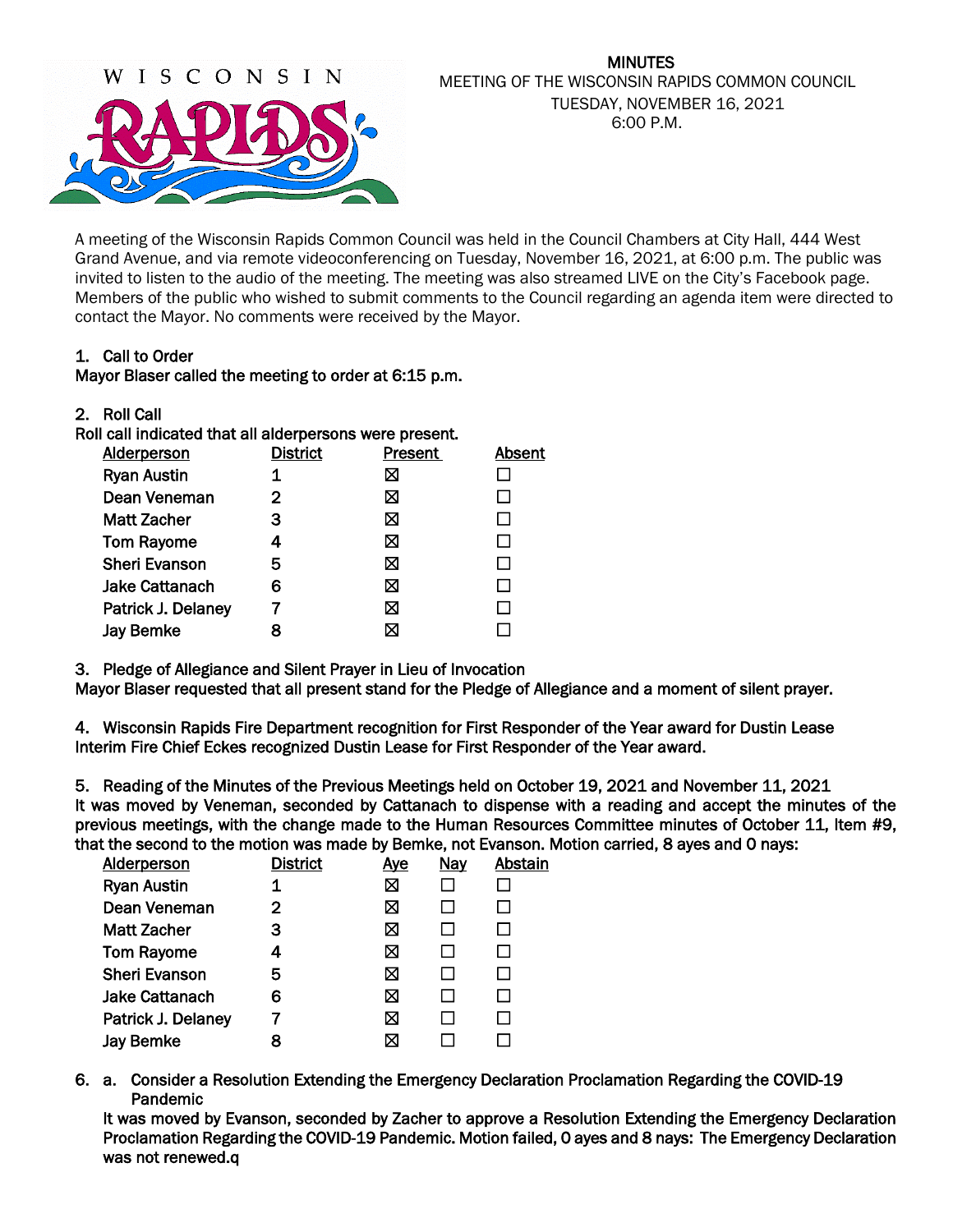| <b>District</b> | <u>Ave</u> | <b>Nay</b> | Abstain |
|-----------------|------------|------------|---------|
|                 |            | ⊠          |         |
| 2               | ΙI         | ⊠          |         |
| 3               | $\Box$     | ⊠          |         |
| 4               | ΙI         | ⊠          |         |
| 5               | ΙI         | ⊠          |         |
| 6               | l 1        | ⊠          |         |
|                 |            | ⊠          |         |
| 8               |            | ⊠          |         |
|                 |            |            |         |

b. Consider for Adoption a Resolution Adopting the Tax Levy and 2022 City of Wisconsin Rapids Budget It was moved by Zacher, seconded by Veneman to reduce the budget by \$500,000 to cover special assessments. Motion failed, 2 ayes and 6 nays.

| Alderperson           | <b>District</b> | <u>Aye</u> | <b>Nay</b> | Abstain |
|-----------------------|-----------------|------------|------------|---------|
| <b>Ryan Austin</b>    | 1               |            | ⊠          |         |
| Dean Veneman          | 2               |            | ⊠          |         |
| <b>Matt Zacher</b>    | з               | ⊠          |            |         |
| <b>Tom Rayome</b>     | 4               |            | ⊠          |         |
| <b>Sheri Evanson</b>  | 5               |            | ⊠          |         |
| <b>Jake Cattanach</b> | 6               |            | ⊠          |         |
| Patrick J. Delaney    |                 | ⊠          | П          |         |
| <b>Jay Bemke</b>      |                 |            | ⊠          |         |
|                       |                 |            |            |         |

It was moved by Austin, seconded by Bemke to approve a Resolution Adopting the Tax Levy and 2022 City of Wisconsin Rapids Budget. Motion carried, 5 ayes and 3 nays. Resolution No. 33 (2021)

| <b>Alderperson</b>    | <b>District</b> | <u>Aye</u> | <b>Nay</b> | Abstain |
|-----------------------|-----------------|------------|------------|---------|
| <b>Ryan Austin</b>    |                 | 区          |            |         |
| Dean Veneman          | 2               | 区          |            |         |
| <b>Matt Zacher</b>    | 3               | П          | ⊠          |         |
| <b>Tom Rayome</b>     | 4               | ⊠          |            |         |
| <b>Sheri Evanson</b>  | 5               | ⊠          |            |         |
| <b>Jake Cattanach</b> | 6               | $\Box$     | ⊠          |         |
| Patrick J. Delaney    | 7               | П          | ⊠          |         |
| <b>Jay Bemke</b>      | 8               | ⊠          |            |         |

c. Consider for Adoption a Resolution Setting the Equivalent Residential Unit (ERU) Charge for the Storm Water Management Utility Improvement Fund

It was moved by Evanson, seconded by Rayome to approve a Resolution Setting the Equivalent Residential Unit (ERU) Charge for the Storm Water Management Utility Improvement Fund. Motion carried, 7 ayes and 1 nay. Resolution No. 34 (2021)

| <b>Alderperson</b>    | <b>District</b> | <u>Aye</u> | <b>Nay</b> | Abstain |
|-----------------------|-----------------|------------|------------|---------|
| <b>Ryan Austin</b>    | 1               | ⊠          |            |         |
| Dean Veneman          | $\mathbf{2}$    | ⊠          |            |         |
| <b>Matt Zacher</b>    | 3               | ⊠          |            |         |
| <b>Tom Rayome</b>     | 4               | ⊠          |            |         |
| <b>Sheri Evanson</b>  | 5               | ⊠          |            |         |
| <b>Jake Cattanach</b> | 6               | ⊠          | $\Box$     |         |
| Patrick J. Delaney    |                 | $\Box$     | ⊠          |         |
| <b>Jay Bemke</b>      | 8               | ⊠          |            |         |
|                       |                 |            |            |         |

7. Public Hearing on the Discontinuance of a portion of Avon Street

Mayor Blaser opened the Public Hearing at 7:32 p.m.

No members of the public spoke

The Public Hearing was closed at 7:33 p.m.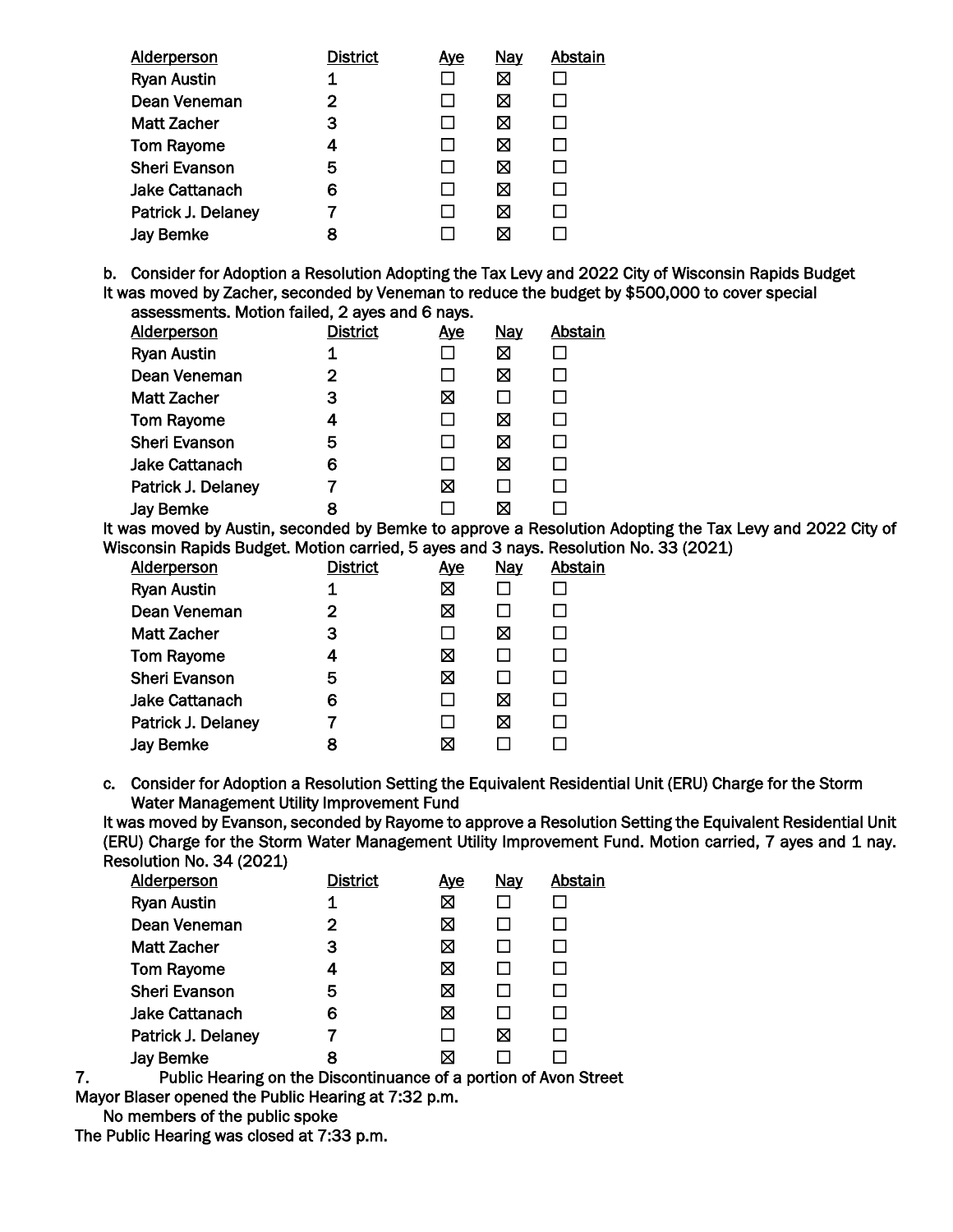8. Consider a Resolution to Discontinue a Portion of Avon Street

It was moved by Evanson, seconded by Austin to approve a Resolution to Discontinue a Portion of Avon Street. Motion carried, 8 ayes and 0 nays. Resolution No. 35 (2021)

| District | <u>Aye</u> | <b>Nay</b> | Abstain |
|----------|------------|------------|---------|
| 1        | ⊠          |            |         |
| 2        | ⊠          |            |         |
| 3        | ⊠          |            |         |
| 4        | Ø          |            |         |
| 5        | ⊠          |            |         |
| 6        | ⊠          |            |         |
|          | ⊠          |            |         |
| 8        | ⊠          |            |         |
|          |            |            |         |

9. Second Reading of an Ordinance Creating Sections 6.22(2)(d), (e), and (f) of the Municipal Code Regarding Driveway Approaches

It was moved by Evanson, seconded by Cattanach to adopt an Ordinance Creating Sections 6.22(2)(d), and (e) of the Municipal Code [not (f)] Regarding Driveway Approaches, taking out "and stamped" in (d). Motion failed, 5 ayes and 3 nays**.**

| <b>Alderperson</b>    | <b>District</b> | <u>Ave</u> | <b>Nay</b> | Abstain |
|-----------------------|-----------------|------------|------------|---------|
| <b>Ryan Austin</b>    |                 |            | ⊠          |         |
| Dean Veneman          | 2               |            | ⊠          |         |
| <b>Matt Zacher</b>    | з               |            | ⊠          |         |
| <b>Tom Rayome</b>     | 4               | ⊠          |            |         |
| <b>Sheri Evanson</b>  | 5               | ⊠          |            |         |
| <b>Jake Cattanach</b> | 6               | ⊠          |            |         |
| Patrick J. Delaney    |                 |            | ⊠          |         |
| <b>Jay Bemke</b>      | 8               |            |            |         |

It was moved by Veneman, seconded by Austin to adopt an Ordinance Creating Sections 6.22(2)(d), (e), and (f) of the Municipal Code Regarding Driveway Approaches, taking out "and stamped" in (d). Motion carried, 5 ayes and 3 nays**.** Ordinance No. MC 1296

| <b>Alderperson</b>    | District | <u>Ave</u> | <b>Nay</b> | Abstain |
|-----------------------|----------|------------|------------|---------|
| <b>Ryan Austin</b>    | 1        | ⊠          |            |         |
| Dean Veneman          | 2        | ⊠          |            |         |
| Matt Zacher           | 3        | ⊠          |            |         |
| <b>Tom Rayome</b>     | 4        |            | ⊠          |         |
| <b>Sheri Evanson</b>  | 5        |            | ⊠          |         |
| <b>Jake Cattanach</b> | 6        |            | ⊠          |         |
| Patrick J. Delaney    |          | ⊠          |            |         |
| <b>Jay Bemke</b>      | 8        | ⊠          |            |         |
|                       |          |            |            |         |

## 10. Consider for Adoption the Actions of the Planning Commission at its meeting held on November 1, 2021:

Date of Meeting: November 1, 2021

Reported to Council: November 16, 2021

The Planning Commission met at 4:00 p.m. on November 1, 2021, in the City of Wisconsin Rapids Council Chambers, 444 West Grand Avenue, and via remote audioconferencing. Members present included Chairperson Shane Blaser, Susan Feith, Eric Daven; via Zoom were Ryan Austin and Ben Goodreau. Commissioners Lee Thao and Shane Burkart were absent. Also attending remotely were Community Development Director Kyle Kearns and Danita Carlson representing Love INC of South Wood County. The meeting was called to order at 4:00 p.m.

1. Approval of the reports from the October 4 and October 19, 2021, Plan Commission meetings Motion by Daven to approve the reports from the October 4 and October 19, 2021 Plan Commission meetings; second by Feith. Motion carried (5 – 0)

2. County of Wood – request to discontinue (vacate) a portion of Avon Street, north of Market Street and South of 5th Street North.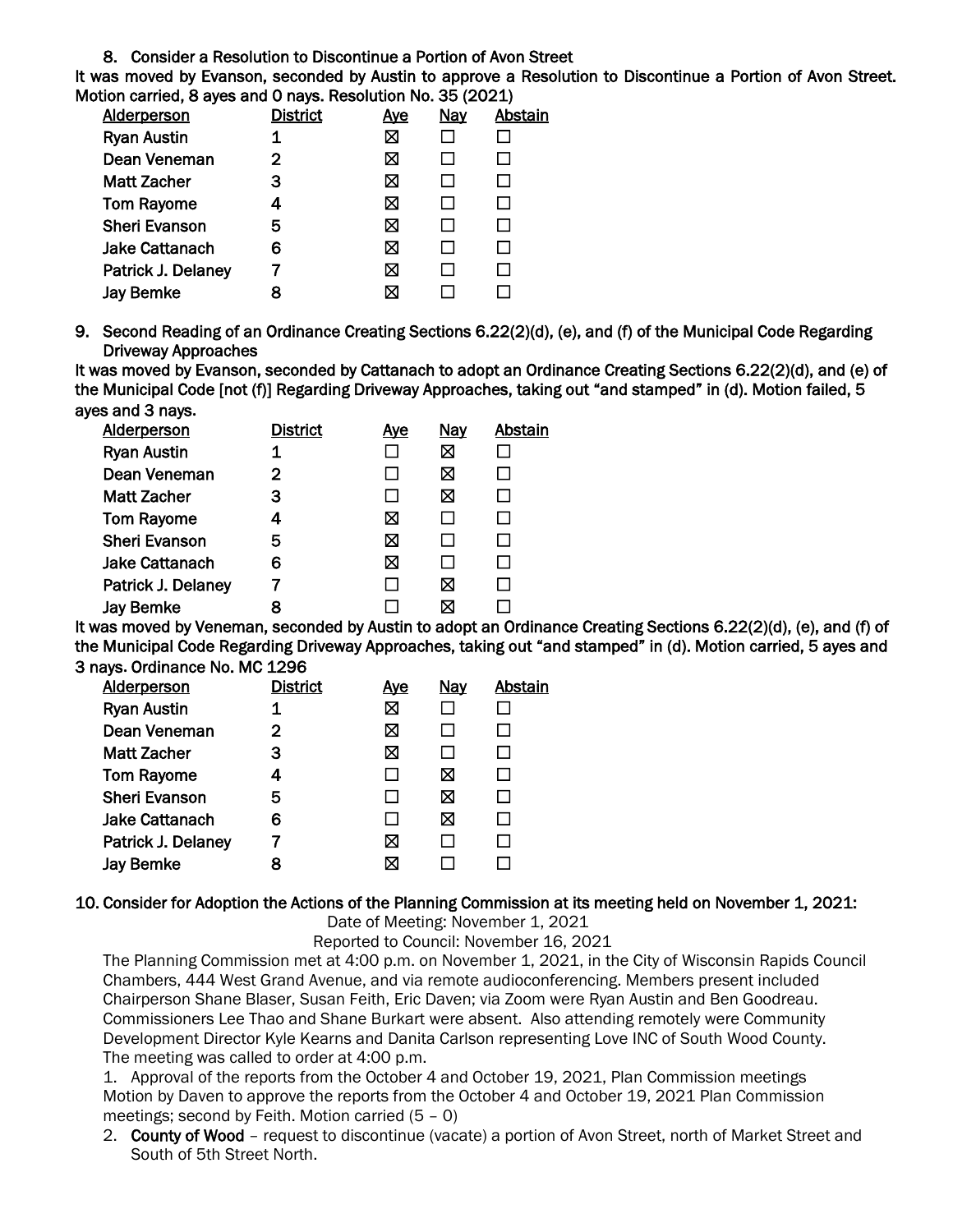Motion by Feith to approve the County of Wood request to discontinue (vacate) a portion of Avon Street, north of Market Street and South of 5th Street North; second by Daven. Motion carried (5 – 0)

3. PLAN-21-1028; Love INC of South Wood County – request for a site plan review to perform site improvements at 710 20th Avenue South (Parcel ID 3403987)

Motion by Blaser to approve PLAN-21-1028, request for a site plan review to perform site improvements at 710 20th Avenue South (Parcel ID 3403987), subject to the following conditions:

- a. An updated site plan showing all required dimensions, shall be submitted, to be reviewed and approved by the Community Development Department
- b. Proper signage shall be installed identifying vehicle directions
- c. A landscaping plan shall be submitted, to be reviewed and approved by the Community Development **Department**
- d. Light from the parking area shall not exceed 0.2 foot-candles at a neighboring commercial property line and 0.1 foot-candles at the neighboring residential property line
- e. Applicable permits through the City shall be obtained

f. Community development staff shall have the authority to approve minor modifications to the plans Second by Austin. Motion carried (5 – 0)

4. PLAN-21-1082; David Reynolds, representing Charter Communications – request for a site plan review to construct an accessory building at 2140 8th Street South (Parcel ID 3412138)

Commissioners discussed electrical safety standards as well as fencing and landscaping for the accessory building, to which Staff replied.

Motion by Daven to approve PLAN-21-1082, request for a site plan review to construct an accessory building at 2140 8th Street South (Parcel ID 3412138) subject to the following conditions:

- a. The impervious surface ratio shall not be increase on site
- b. The exterior materials of the building shall match the design and color of the principal building. Light from the business shall not exceed 0.2 foot-candles at neighboring commercial property lines or 0.1 foot-candles at neighboring residential property lines
- c. Applicable permits through the City shall be obtained, including those applicable for fences and asphalt

d. Community Development staff shall have the authority to approve minor modifications to the plans. Second by Goodreau. Motion carried (5 – 0)

# 5. Adjourn

Motion to adjourn by Blaser; second by Daven. Motion carried (5 – 0). Meeting adjourned at 4:15 p.m.

It was moved by Bemke, seconded by Austin to approve and adopt the actions of the Commission. Motion carried, 8 ayes and 0 nays:

| <b>Alderperson</b>    | <b>District</b> | <u>Ave</u> | <u>Nay</u> | Abstain |
|-----------------------|-----------------|------------|------------|---------|
| <b>Ryan Austin</b>    |                 | ⊠          |            |         |
| Dean Veneman          | 2               | ⊠          |            |         |
| <b>Matt Zacher</b>    | 3               | ⊠          |            |         |
| <b>Tom Rayome</b>     | 4               | ⊠          |            |         |
| <b>Sheri Evanson</b>  | 5               | ⊠          |            |         |
| <b>Jake Cattanach</b> | 6               | ⊠          |            |         |
| Patrick J. Delaney    |                 | ⊠          |            |         |
| <b>Jay Bemke</b>      |                 | ⊠          |            |         |

# 11. Consider for Adoption the Actions of the Standing Committees of the Common Council, as Follows:

A. REPORT OF THE FINANCE AND PROPERTY COMMITTEE MEETING HELD ON OCTOBER 26, 2021: Tom Rayome, Chairperson Jake Cattanach, Secretary Jay Bemke Date of Meeting: October 26, 2021

Reported to Council: November 16, 2021

The Finance and Property Committee met at 4:30 p.m. on Tuesday, October 26, 2021 in the Council Chambers at City Hall. The meeting was LIVE on Wisconsin Rapids Community Media (WRCM) Spectrum Channel 985 and Solarus Channel 3, online a[t www.wr-cm.org](http://www.wr-cm.org/) or via WRCM's Roku app, and was streamed LIVE on the City of Wisconsin Rapids Facebook page.

All members of the Finance and Property Committee were present. Also in attendance were Alderperson Veneman, Alderperson Zacher, Mayor Blaser, Police Chief Blevins, Interim Fire Chief Eckes and Tim Desorcy.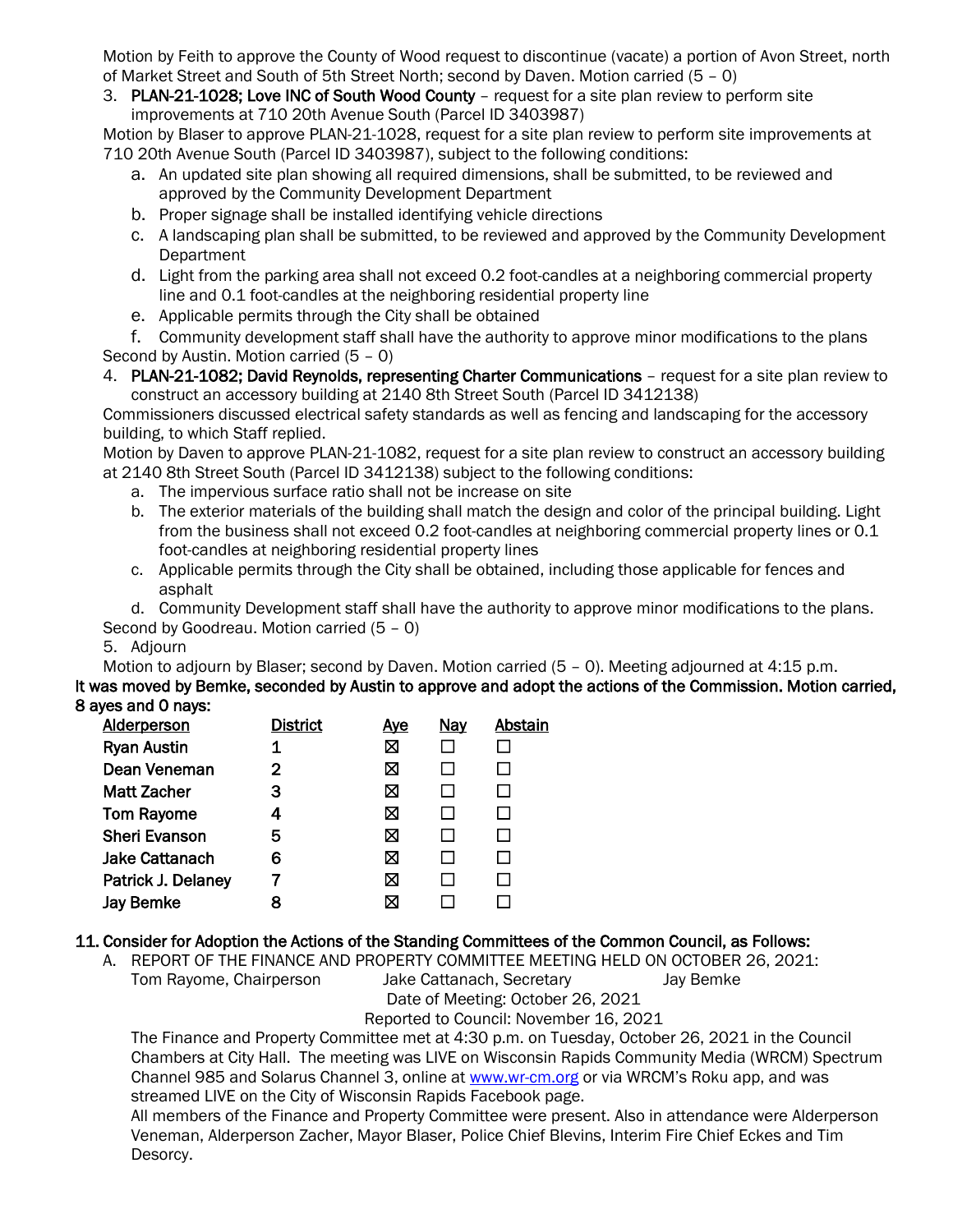## 1. Call to Order

Chairperson Rayome called the meeting to order at 4:34 p.m.

2. Review and discuss the 2022 budget with emphasis on Public Safety

Police Chief Blevins presented and reviewed the 2022 Police Department budget and Interim Fire Chief Eckes presented and review the 2022 Fire Department budget with the Committee. No action was taken.

3. The committee may vote to go into closed session under Section 19.85(1)(e) of the Wisconsin Statutes, which reads: "Deliberating or negotiating the purchasing of public properties, the investing of public funds, or conducting other specified public business, whenever competitive or bargaining reasons require a closed session".

In closed session the Committee will:

- a. Discuss negotiations and strategy regarding intergovernmental agreements with municipalities for the provision of ambulance services to those municipalities
- b. Discuss emergency medical service billings service contracts

The Committee will adjourn in closed session.

It was moved by Bemke, seconded by Cattanach to go into closed session. Roll call vote resulted in the affirmative.

The Committee discussed the above referenced items and no action was taken. The Committee adjourned in closed session.

B. REPORT OF THE FINANCE AND PROPERTY COMMITTEE MEETING HELD ON OCTOBER 28, 2021: Tom Rayome, Chairperson Jake Cattanach, Secretary Jay Bemke Date of Meeting: October 28, 2021

Reported to Council: November 16, 2021

The Finance and Property Committee met at 4:30 p.m. on Thursday, October 28, 2021 in the Council Chambers at City Hall. The meeting was LIVE on Wisconsin Rapids Community Media (WRCM) Spectrum Channel 985 and Solarus Channel 3, online a[t www.wr-cm.org](http://www.wr-cm.org/) or via WRCM's Roku app, and was streamed LIVE on the City of Wisconsin Rapids Facebook page.

All members of the Finance and Property Committee were present. Also in attendance were Alderperson Veneman, Alderperson Zacher, Alderperson Delaney, Mayor Blaser, Joe Terry, Joe Eichsteadt, Paul Vollert, Jake Klingforth and Tim Desorcy.

1. Call to Order

Chairperson Rayome called the meeting to order at 4:33 p.m.

2. Review and discuss the 2022 budget with emphasis on Public Works.

Public Works staff presented and reviewed applicable sections of the 2022 Public Works budget. No action was taken.

3. Adjourn

It was moved by Bemke, seconded by Cattanach to adjourn. Motion carried and the meeting adjourned at 5:39 p.m.

C. REPORT OF THE FINANCE AND PROPERTY COMMITTEE MEETING HELD ON NOVEMBER 2, 2021:

Tom Rayome, Chairperson Jake Cattanach, Secretary Jay Bemke Date of Meeting: November 2, 2021

Reported to Council: November 16, 2021

The Finance and Property Committee met at 4:30 p.m. on Tuesday, November 2, 2021 in the Council Chambers at City Hall. The meeting was LIVE on Wisconsin Rapids Community Media (WRCM) Spectrum Channel 985 and Solarus Channel 3, online a[t www.wr-cm.org](http://www.wr-cm.org/) or via WRCM's Roku app, and was streamed LIVE on the City of Wisconsin Rapids Facebook page.

All members of the Finance and Property Committee were present. Also in attendance were Alderperson Zacher, Alderperson Delaney, Kyle Kearns, and Tim Desorcy. A list of others in attendance is on file in the Clerk's office.

1. Call to Order

Chairperson Rayome called the meeting to order at 4:31 p.m.

2. Consider for approval a renewal application from ecoATM, Hunter E. Bjorkman, for a Secondhand Article Dealer license for the premise located at 4331 8<sup>th</sup> Street South.

It was moved by Cattanach, seconded by Bemke to approve the renewal application from ecoATM, Hunter E. Bjorkman, for a Secondhand Article Dealer license for the premise located at 4331 8th Street South. Motion carried.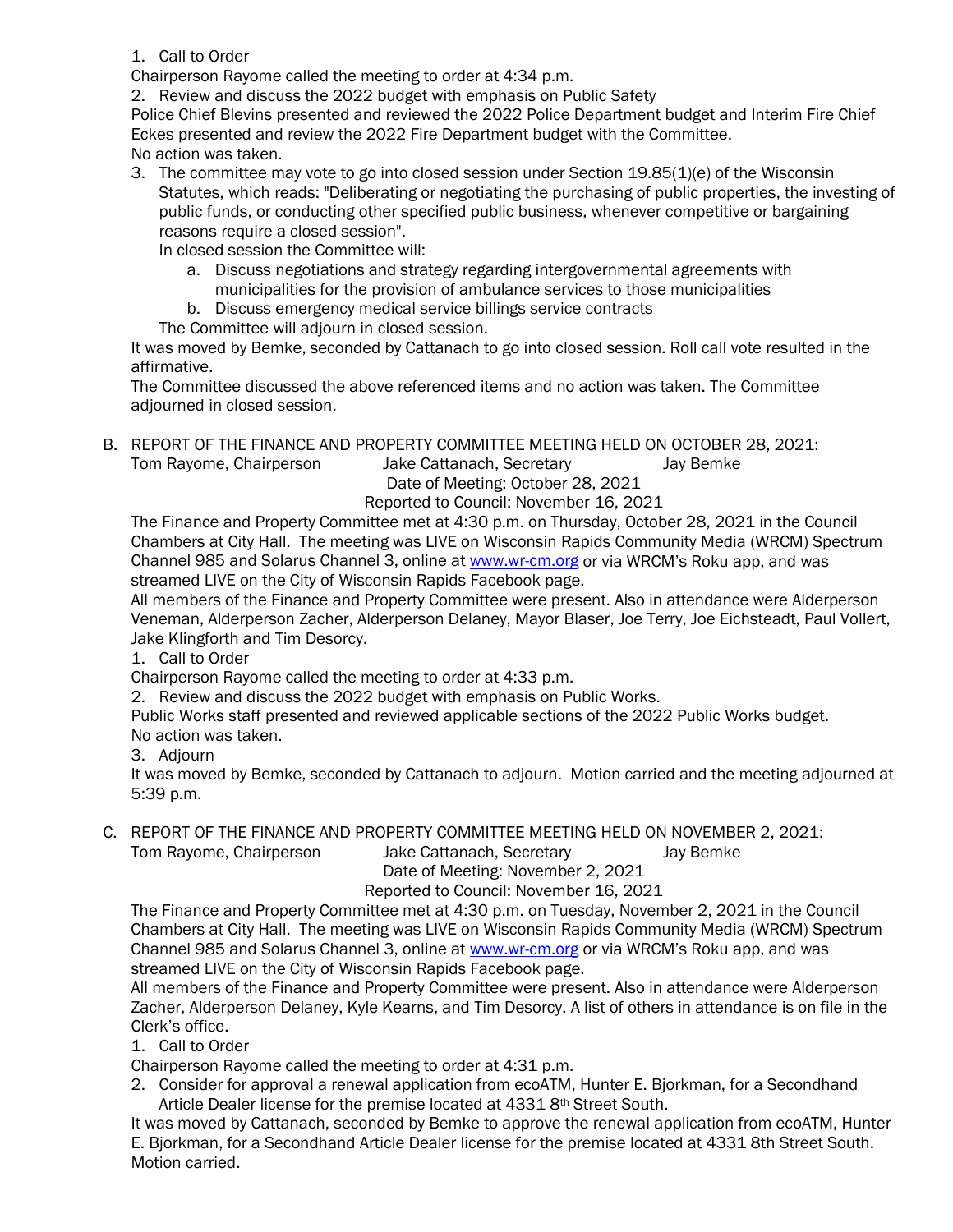3. 2022 Water Works & Lighting Commission Budget Review

Jeff Kuhn and Gem Brown presented the 2022 Water Works & Lighting budget.

It was moved by Bemke, seconded by Rayome to approve the 2022 Water Works & Lighting Commission budget. Motion carried.

4. Audit of the Bills

It was moved by Cattanach, seconded by Bemke to approve check no. 9972 to 10098. Motion carried. 5. Set next meeting date

The next regularly schedule Finance and Property Committee will be Tuesday, December 7, 2021 at 4:30 p.m.

6. Review and approve the Commercial Listing Contract for the vacant City-owned building located at 161 & 163 3rd Street North, Parcel IDs: 34-08156 & 34-08157.

It was moved by Cattanach, seconded by Bemke to approve the Commercial Listing Contract with Coldwell Banker-Siewert Realtors for the vacant City-owned building located at 161 & 163 3rd Street North, Parcel IDs: 34-08156 & 34-08157 for a 12-month term and a 30-day exclusion for the previously interested party that addressed the Committee at the September 7, 2021 meeting. Motion carried.

7. Consider the sale of vacant City-owned land located at an unaddressed parcel south of Alton Street between 12<sup>th</sup> Avenue South and 11<sup>th</sup> Avenue South, Parcel ID: 34-02809.

In open session, the committee may vote to go into closed session under Section 19.85(1)(e) of the Wisconsin Statutes, which reads: "Deliberating or negotiating the purchasing of public properties, the investing of public funds, or conducting other specified public business, whenever competitive or bargaining reasons require a closed session".

In closed session, the committee may discuss negotiations and strategy regarding the sale of the above property.

The Committee may adjourn in closed session or may return to open session.

If returning to open session, the Committee may continue to consider the sale of the vacant land referenced above and may take action thereon.

It was moved by Cattanach, seconded by Bemke to go into closed session. Roll call vote resulted in the affirmative.

In closed session, the Committee discussed a proposed offer from an interested party to purchase the property.

It was moved by Cattanach, seconded by Bemke to return to open session. Roll call vote resulted in the affirmative.

In open session, it was moved by Cattanach, seconded Rayome to sell Parcel ID: 34-02809 to Bauer's Floor Mart, Inc. for \$11,500.00 with a perpetual easements for City owned utilities on the property and an ingress and egress for the adjacent property located at 211 12<sup>th</sup> Avenue South, Parcel ID: 34-02804. Motion carried.

8. Adjourn.

It was moved by Bemke, seconded by Cattanach to adjourn. Motion carried and the meeting adjourned at 5:38 p.m.

It was moved by Rayome, seconded by Bemke to approve and adopt the actions of the Committee. Motion carried, 7 ayes and 1 nay:

| <b>District</b> | <u>Aye</u> | <b>Nay</b> | Abstain |
|-----------------|------------|------------|---------|
| 1               | ⊠          |            |         |
| 2               | ⊠          |            |         |
| 3               | ⊠          |            |         |
| 4               | ⊠          |            |         |
| 5               | ⊠          |            |         |
| 6               | ⊠          |            |         |
|                 | l 1        | ⊠          |         |
| 8               | ⊠          |            |         |
|                 |            |            |         |

D. REPORT OF THE FINANCE AND PROPERTY COMMITTEE MEETING HELD ON NOVEMBER 16, 2021:

Tom Rayome, Chairperson Jake Cattanach, Secretary Jay Bemke Date of Meeting: November 16, 2021 Reported to Council: November 16, 2021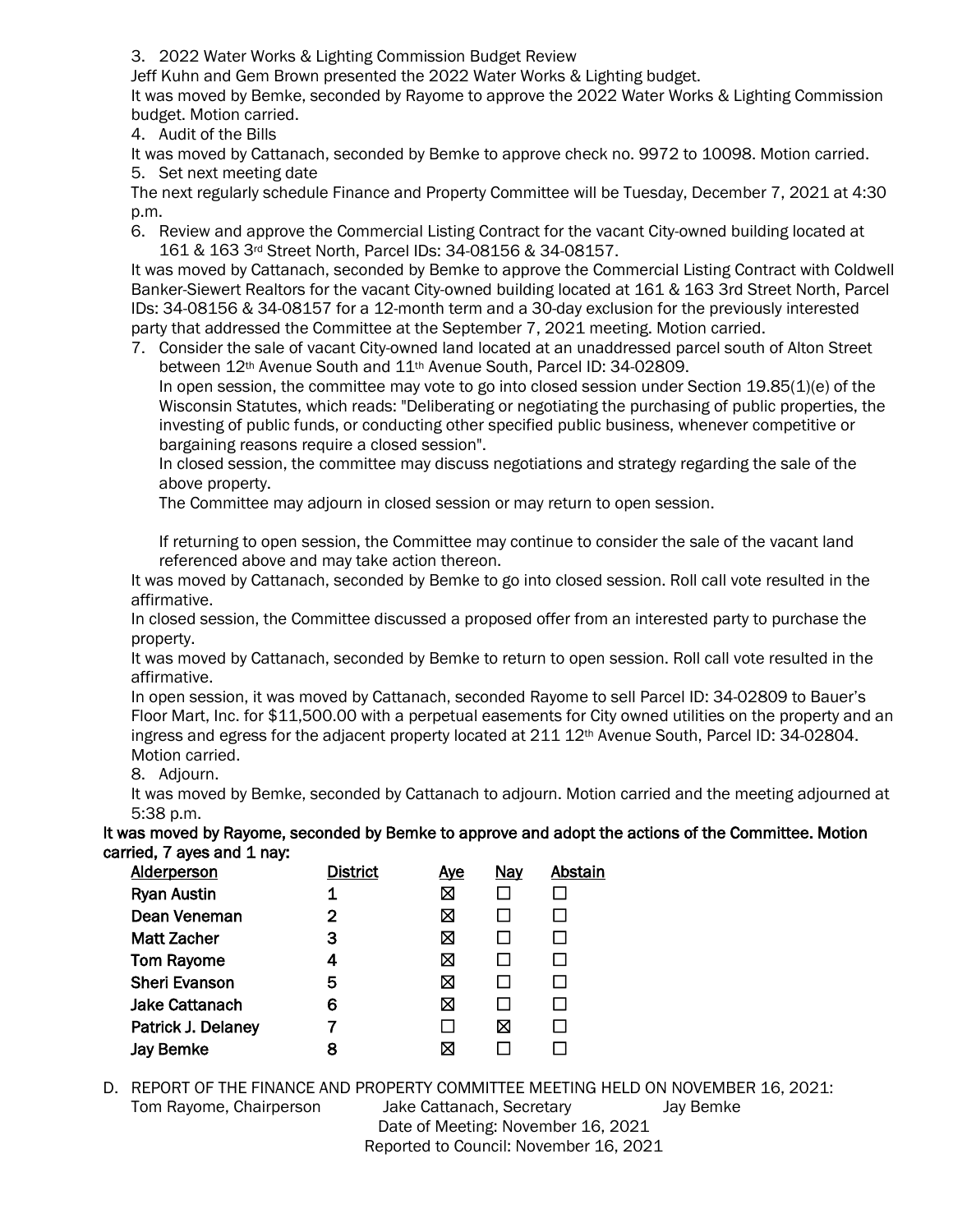The Finance and Property Committee met at 4:45 p.m. on Tuesday, November 16, 2021 in the Council Chambers at City Hall. The meeting was LIVE on Wisconsin Rapids Community Media (WRCM) Spectrum Channel 985 and Solarus Channel 3, online a[t www.wr-cm.org](http://www.wr-cm.org/) or via WRCM's Roku app, and was streamed LIVE on the City of Wisconsin Rapids Facebook page.

All members of the Finance and Property Committee were present. Also in attendance were Mayor Blaser, Alderperson Veneman, Alderperson Zacher, Sue Schill, Kyle Kearns and Tim Desorcy. A list of others in attendance is on file in the Clerk's office.

1. Call to Order

Chairperson Rayome called the meeting to order at 4:48 p.m.

2. The Committee may vote to go into closed session under Section 19.85(1)(e) of the Wisconsin Statutes, which reads: "Deliberating or negotiating the purchasing of public properties, the investing of public funds, or conducting other specified public business, whenever competitive or bargaining reasons require a closed session".

In closed session, the Committee may discuss negotiations and strategy regarding Emergency Medical Service/Ambulance Service intergovernmental agreements with area municipalities, including the Town of Port Edwards and the City of Nekoosa.

The Committee will return to open session and may take action on EMS/Ambulance intergovernmental agreements with the Town of Port Edwards, the City of Nekoosa, and other municipalities

It was moved by Bemke, seconded by Rayome to go into closed session. Roll call vote resulted in the affirmative.

The Committee discussed the EMS /Ambulance intergovernmental agreements with the Town of Port Edwards and the City of Nekoosa.

It was moved by Bemke, seconded by Rayome to go back into open session. Roll call vote resulted in the affirmative.

It was moved by Bemke, seconded by Cattanach to approve the agreements with the Town of Port Edwards and the City of Nekoosa as presented, and to propose and approve agreements with the Town of Cranmoor, Ho-Chunk Casino, and Village of Biron at the same per capita as the Town of Port Edwards and City of Nekoosa agreements. In addition, City staff is directed to review the current ambulance rates. Motion carried.

3. Consider the lease of Wisconsin Rapids Community Theatre, INC. within the Centralia Center at 220 Third Avenue South, Parcel ID: 3402596.

In open session, the committee may vote to go into closed session under Section 19.85(1)(e) of the Wisconsin Statutes, which reads: "Deliberating or negotiating the purchasing of public properties, the investing of public funds, or conducting other specified public business, whenever competitive or bargaining reasons require a closed session".

In closed session, the committee may discuss negotiations and strategy regarding the lease of a portion of the above property.

The Committee may adjourn in closed session or may return to open session.

If returning to open session, the Committee may continue to consider the lease of a portion of the building referenced above and may take action thereon.

It was moved by Rayome, seconded by Bemke to go into closed session. Roll call vote resulted in the affirmative.

The Committee discussed the lease options for the Wisconsin Rapids Community Theatre, Inc. and Timothy Young, Executive Director for the Wisconsin Rapids Community Theatre, Inc., addressed the Committee.

4. Adjourn

In closed session it was moved by Bemke, seconded by Cattanach to adjourn. Motion carried and the meeting adjourned at 6:05 p.m.

It was moved by Rayome, seconded by Cattanach to approve and adopt the actions of the Committee. Motion carried, 7 ayes and 0 nays and 1 abstention:

| District | <u>Aye</u> | Nay | Abstain |
|----------|------------|-----|---------|
| 1        | ⊠          |     |         |
| 2        | ⊠          |     |         |
| 3        | ⊠          |     |         |
| 4        | ⊠          |     |         |
| 5        | ⊠          |     |         |
|          |            |     |         |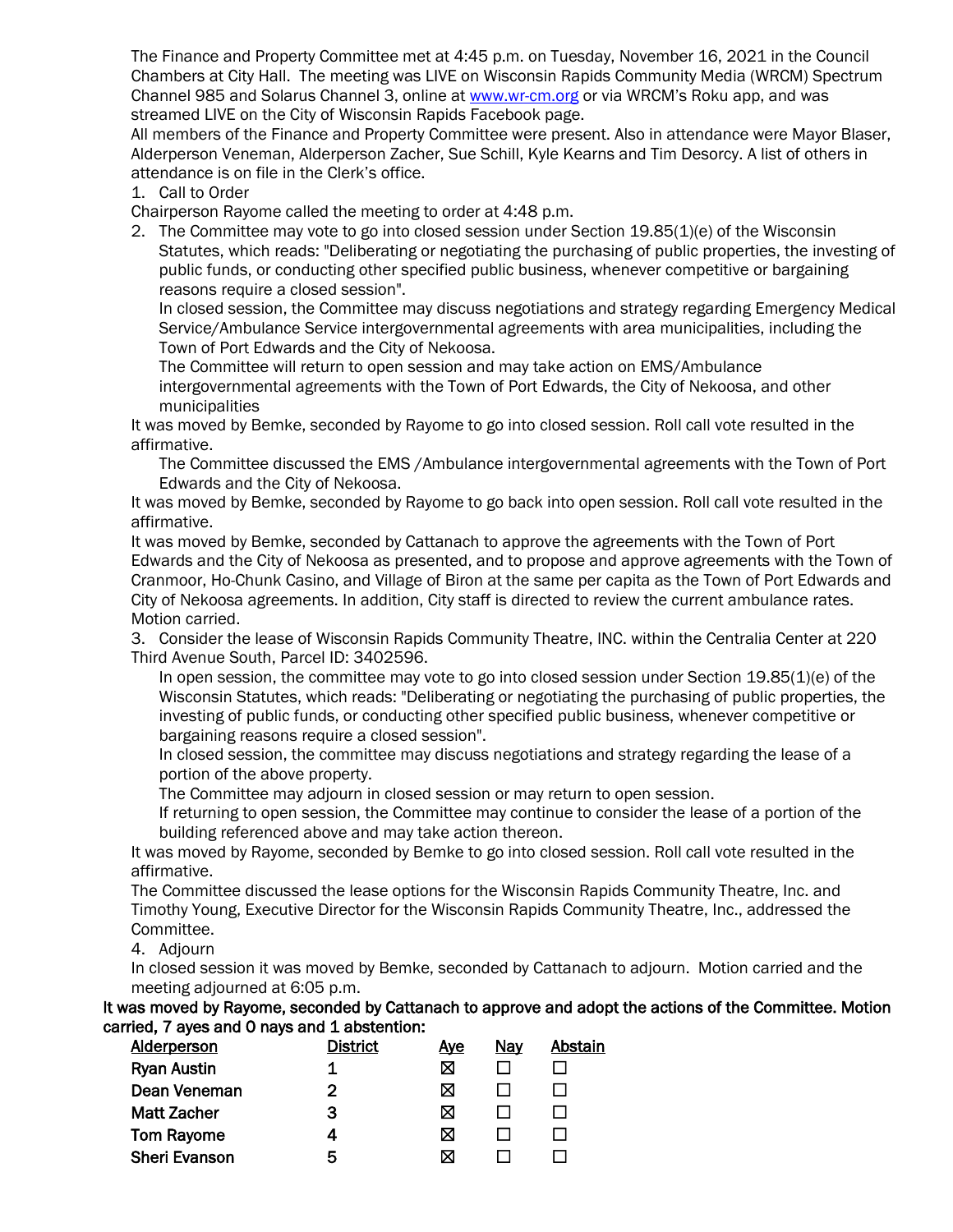| <b>Jake Cattanach</b> | ⊠ |        |   |
|-----------------------|---|--------|---|
| Patrick J. Delaney    |   | $\Box$ | M |
| <b>Jay Bemke</b>      | ⊠ |        |   |

E. REPORT OF THE PUBLIC WORKS COMMITTEE MEETING HELD ON NOVEMBER 2, 2021: Ryan Austin **Matt Zacher** Patrick J. Delaney **Matt Zacher** Patrick J. Delaney

Date of Meeting: November 2, 2021

Reported to Council: November 16, 2021

The Public Works Committee met on Tuesday, November 2, 2021 in the Council Chambers at City Hall and via remote videoconference. Matt Zacher, and Patrick Delaney were in attendance. Others attending are on file in the Clerk's office.

1. Call to order

The meeting was called to order at 6:01 pm with Matt Zacher acting as chairperson in Ryan Austin's absence.

2. Review 2022-2026 public works construction CIP

Motion by Zacher, second by Delaney to approve the 2022-2026 public works capital improvement plan. Motion carried (2-0)

3. Consider approving a preliminary resolution to reconstruct Rosecrans St from 9th Ave N to east termini Motion by Zacher, second by Delaney to approve a preliminary resolution to reconstruct Rosecrans St from 9th Ave N to east termini. Motion carried (2-0)

4. Review DPW October activities report

DPW report was reviewed. A ten year CIP was requested along with extending project specific details from one year to three years.

5. Review referral list

The referral list was reviewed

6. Adjourn

Motion by Delaney, second by Zacher to adjourn. Motion carried (2-0) The meeting was adjourned at 7:42 pm

It was moved by Austin, seconded by Veneman to approve and adopt the actions of the Committee. Motion carried, 8 ayes and 0 nays:

| <b>Alderperson</b>    | <b>District</b> | <u>Aye</u> | <b>Nay</b> | Abstain |
|-----------------------|-----------------|------------|------------|---------|
| <b>Ryan Austin</b>    | 1               | ⊠          |            |         |
| Dean Veneman          | 2               | ⊠          |            |         |
| <b>Matt Zacher</b>    | 3               | ⊠          |            |         |
| <b>Tom Rayome</b>     | 4               | ⊠          |            |         |
| <b>Sheri Evanson</b>  | 5               | ⊠          |            |         |
| <b>Jake Cattanach</b> | 6               | ⊠          |            |         |
| Patrick J. Delaney    |                 | ⊠          |            |         |
| <b>Jay Bemke</b>      | 8               | ⊠          |            |         |
|                       |                 |            |            |         |

F. REPORT OF THE HUMAN RESOURCES COMMITTEE MEETING HELD ON NOVEMBER 15, 2021:

Jay Bemke, Chairperson Dean Veneman, Secretary Sheri Evanson Date of Meeting: November 15, 2021 Reported to Council: November 16, 2021

1. Call to order

Chairperson Bemke called the meeting to order at 5:03 p.m.

- 2. Discuss and consider for approval proposed changes to the Vacation Policy. Motion by Evanson, seconded by Veneman, to approve the Vacation Policy as presented. Motion carried 3-0.
- 3. Motion by Bemke, seconded by Veneman, to go into closed session under Section 19.85(1)(e), Wis. Stats., which reads: "Deliberating or negotiating the purchasing of public properties, the investing of public funds, or conducting other specified public business, whenever competitive or bargaining reasons require a closed session"

Roll call vote taken. All members voted in the affirmative. Motion carried 3-0.

(a) In closed session, the Committee discussed negotiation and bargaining strategy regarding labor negotiations with IAFF and WRPPA.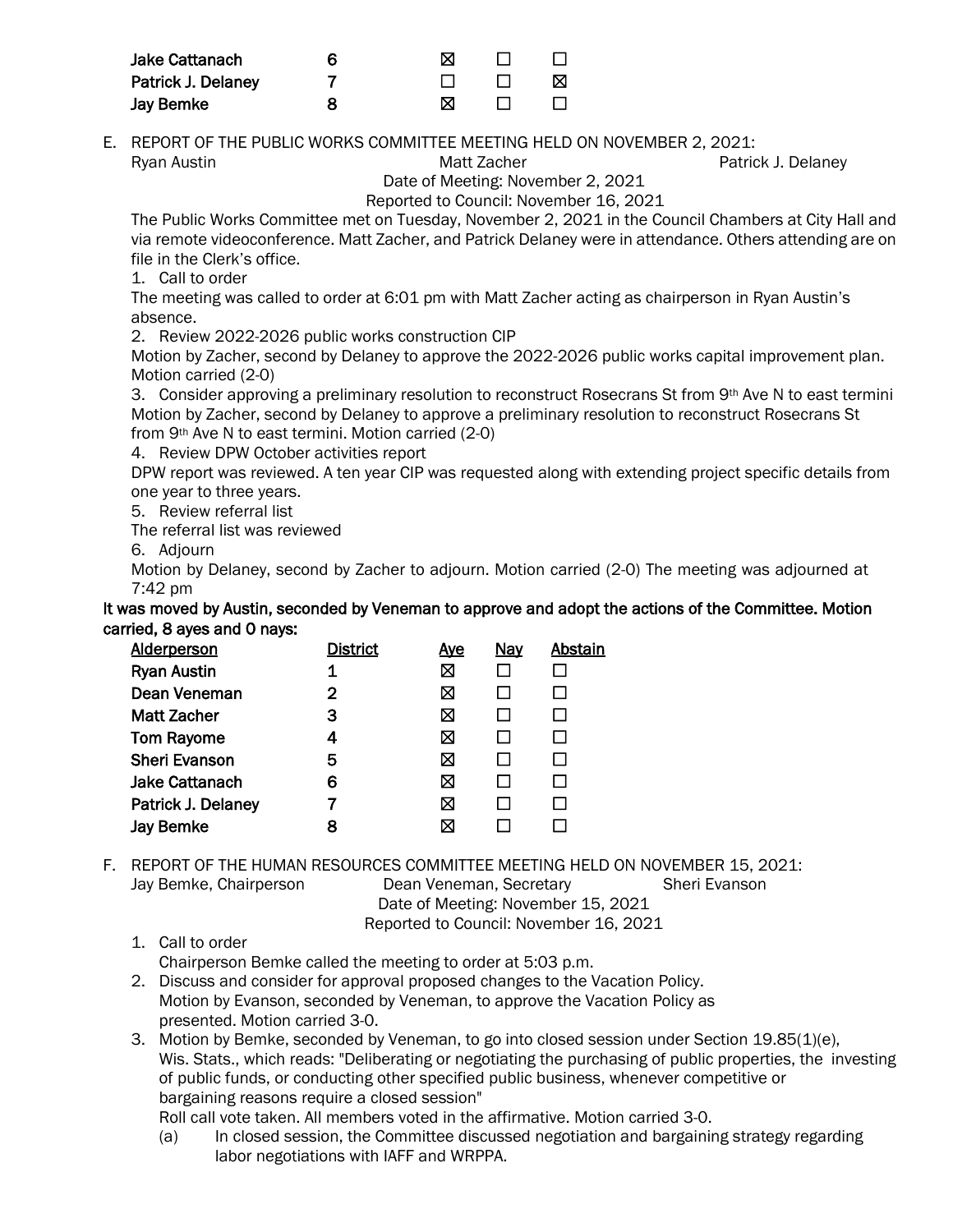- 4. Motion by Veneman, seconded by Evanson, to return to open session. Motion carried 3-0.
- 5. Motion by Veneman, seconded by Evanson, to go into closed session pursuant to Section 19.85(1)(c) of the Wisconsin Statutes, which reads: "Considering employment, promotion, compensation, or performance evaluation data of any public employee over which the governmental body has jurisdiction or exercises responsibility."

Roll call vote taken. All members voted in the affirmative. Motion carried 3-0.

a. In closed session, the Committee discussed compensation for a public employee.

- 6. The Committee will adjourn in closed session.
- The meeting adjourned in closed session at 7:51 p.m.

It was moved by Bemke, seconded by Veneman to approve and adopt the actions of the Committee, holding out item #5.. Motion carried, 7 ayes and 0 nays and 1 abstention:

| <b>Alderperson</b>    | <b>District</b> | <u>Aye</u> | <b>Nay</b> | <b>Abstain</b> |
|-----------------------|-----------------|------------|------------|----------------|
| <b>Ryan Austin</b>    |                 | ⊠          |            |                |
| Dean Veneman          | 2               | ⊠          |            |                |
| <b>Matt Zacher</b>    | 3               | ⊠          |            |                |
| <b>Tom Rayome</b>     | 4               | ⊠          |            |                |
| <b>Sheri Evanson</b>  | 5               | ⊠          |            |                |
| <b>Jake Cattanach</b> | 6               | ⊠          |            |                |
| Patrick J. Delaney    |                 | l.         |            | ⊠              |
| <b>Jay Bemke</b>      | 8               | ⊠          |            |                |
|                       |                 |            |            |                |

It was moved by Bemke, seconded by Veneman to approve and adopt the actions of the Committee, holding out item #5 for a closed session at the end of the Council meeting. Motion carried, 7 ayes and 0 nays and 1 abstention:

| <b>Alderperson</b>    | <b>District</b> | <u>Aye</u> | <b>Nay</b> | Abstain |
|-----------------------|-----------------|------------|------------|---------|
| <b>Ryan Austin</b>    | 1               | 区          |            |         |
| Dean Veneman          | 2               | ⊠          |            |         |
| <b>Matt Zacher</b>    | 3               | ⊠          |            |         |
| <b>Tom Rayome</b>     | 4               | ⊠          |            |         |
| <b>Sheri Evanson</b>  | 5               | ⊠          |            |         |
| <b>Jake Cattanach</b> | 6               | ⊠          |            |         |
| Patrick J. Delaney    |                 | l 1        |            | ⊠       |
| <b>Jay Bemke</b>      | 8               | ⊠          |            |         |

G. REPORT OF THE LEGISLATIVE COMMITTEE MEETING HELD ON NOVEMBER 8, 2021:

Tom Rayome, Chairperson Jay Bemke, Vice-Chairperson Ryan Austin

Date of Meeting: November 8, 2021

## Reported to Council: November 16, 2021

A meeting of the Legislative Committee was held via remote videoconferencing originating from the City Hall Council Chambers on Monday, November 8, 2021, at 2:30 p.m. All members were present. Also present were Alderpersons Veneman, Delaney and Zacher; and Jem Brown, Eric Daven, Erm Blevins, Ryan Hartman, Sue Schill, Mayor Blaser, Tyler Mickelson, and Jennifer Gossick.

## Agenda

1. Call to Order

Chairperson Rayome called the meeting to order at 2:30 p.m.

2. Review and consider for approval an amendment to Chapter 2 of the Municipal Code which would eliminate term limits for Water Works and Lighting Commissioners

Motion by Bemke, seconded by Austin, to approve the ordinance as presented. Motion carried, 3-0. Ordinance No. MC 1297

3. Review and consider an ordinance revising the secondhand article dealer and pawnbroker ordinance Motion by Bemke, seconded by Austin, to approve the ordinance as presented. Motion carried, 3-0.

## Ordinance No. MC 1298

4. Discuss emergency declarations and COVID-19 protocols and policies

The Committee referred this matter for continued discussion at the Council meeting.

5. Discuss vaccination mandates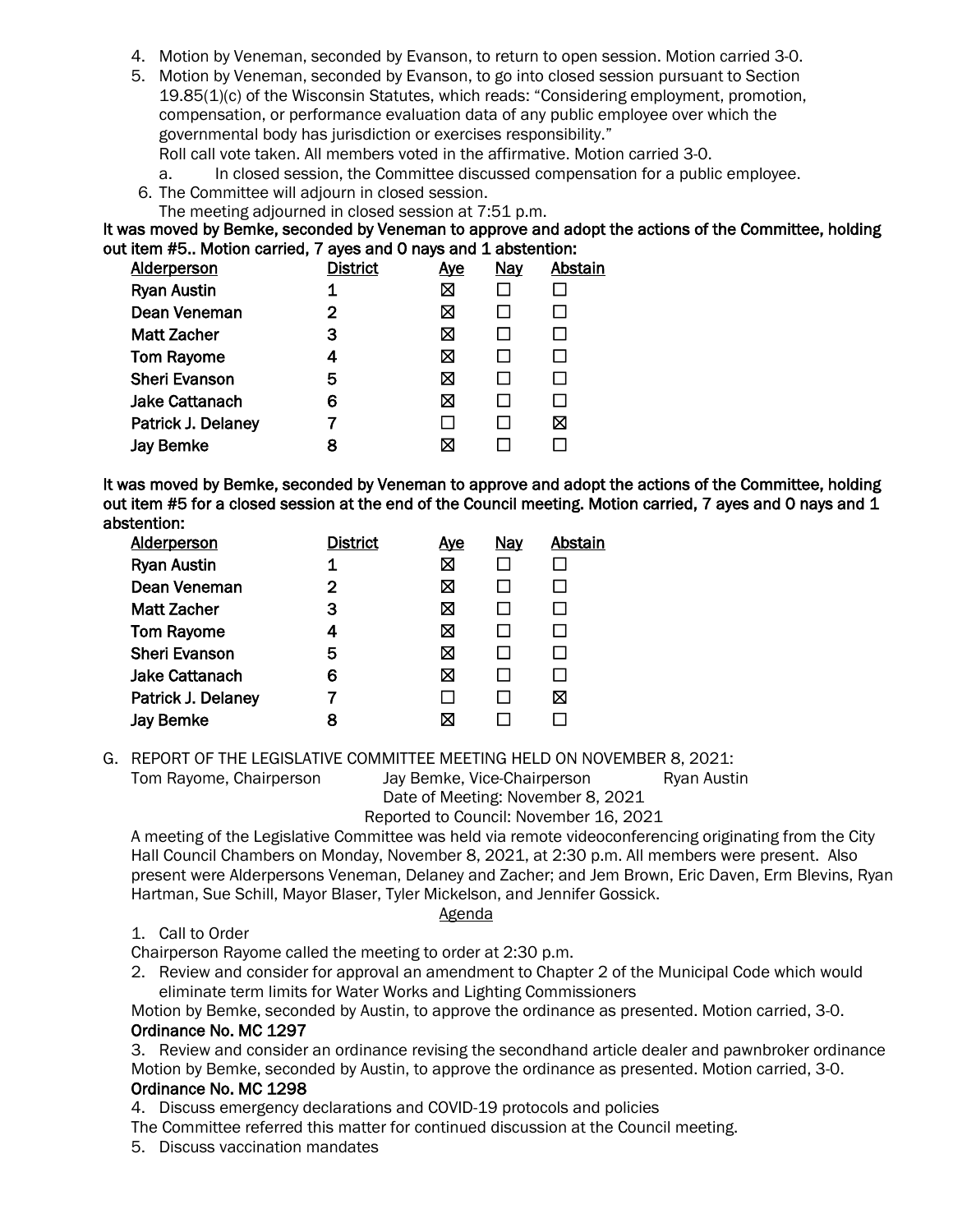The Committee referred this matter for continued discussion at the Council meeting.

Motion by Austin, seconded by Bemke, to adjourn. Motion carried, 3-0. The meeting adjourned at 3:32 p.m.

It was moved by Rayome, seconded by Bemke to approve and adopt the actions of the Committee, correcting the minutes to reflect that for item #3, the motion was made by Austin and seconded by Bemke, and holding out item #5.. Motion carried, 8 ayes and 0 nays:

| <b>Alderperson</b>    | <u>District</u> | <u>Aye</u> | <b>Nay</b> | Abstain |
|-----------------------|-----------------|------------|------------|---------|
| <b>Ryan Austin</b>    | 1               | ⊠          |            |         |
| Dean Veneman          | 2               | ⊠          |            |         |
| <b>Matt Zacher</b>    | 3               | 区          |            |         |
| <b>Tom Rayome</b>     | 4               | ⊠          |            |         |
| <b>Sheri Evanson</b>  | 5               | ⊠          |            |         |
| <b>Jake Cattanach</b> | 6               | X          |            |         |
| Patrick J. Delaney    |                 | ⊠          |            |         |
| <b>Jay Bemke</b>      | 8               | ⊠          |            |         |

It was moved by Rayome, seconded by Cattanach dispose of item #5 without further discussion or action. Motion carried, 5 ayes and 3 nays:

| <b>Alderperson</b>    | <b>District</b> | <u>Ave</u>   | <b>Nay</b> | Abstain |
|-----------------------|-----------------|--------------|------------|---------|
| <b>Ryan Austin</b>    | 1               | ⊠            |            |         |
| Dean Veneman          | $\mathbf{2}$    | ΙI           | ⊠          |         |
| <b>Matt Zacher</b>    | 3               | l 1          | ⊠          |         |
| <b>Tom Rayome</b>     | 4               | ⊠            |            |         |
| <b>Sheri Evanson</b>  | 5               | ⊠            |            |         |
| <b>Jake Cattanach</b> | 6               | ⊠            |            |         |
| Patrick J. Delaney    |                 | $\mathbf{I}$ | ⊠          |         |
| <b>Jay Bemke</b>      | 8               | ⊠            |            |         |

## 12. Reports of Other Committees, Commissions and Boards; Department Reports

- A. Wisconsin Rapids Police Department Monthly Summaries for August and September
- B. Wisconsin Rapids Housing Authority held August 25
- C. Ethics Board held September 21
- D. Zoning Board of Appeals held September 27
- E. Wisconsin Rapids Fire Department Monthly Summary for October
- F. South Wood County Airport Commission held October 7
- G. McMillan Memorial Library Services Committee held October 12, Building and Grounds Committee held October 13, and Board of Trustees held October 20
- H. Water Works and Lighting Commission held October 13 and October 18
- I. Park and Recreation Commission held November 8

#### It was moved by Cattanach, seconded by Bemke, to place the reports on file. Motion carried, 7 ayes and 0 nays and one abstention:

| <b>Alderperson</b>   | <b>District</b> | <u>Aye</u>   | <b>Nay</b> | Abstain |
|----------------------|-----------------|--------------|------------|---------|
| <b>Ryan Austin</b>   |                 | ⊠            |            |         |
| Dean Veneman         | 2               | ⊠            |            |         |
| <b>Matt Zacher</b>   | 3               | ⊠            |            |         |
| <b>Tom Rayome</b>    | 4               | ⊠            |            |         |
| <b>Sheri Evanson</b> | 5               | ⊠            |            |         |
| Jake Cattanach       | 6               | ⊠            |            |         |
| Patrick J. Delaney   |                 | $\mathbf{I}$ |            | ⊠       |
| <b>Jay Bemke</b>     | Я               | ⋈            |            |         |

## 13. Referrals to Committee

Alderperson Cattanach made a referral to the Finance and Property Committee to consider a budget amendment to remove \$150,000 from the McMillan Memorial Library's budget appropriation. Alderperson Zacher made a referral to the Legislative Committee to discuss vaccine mandates